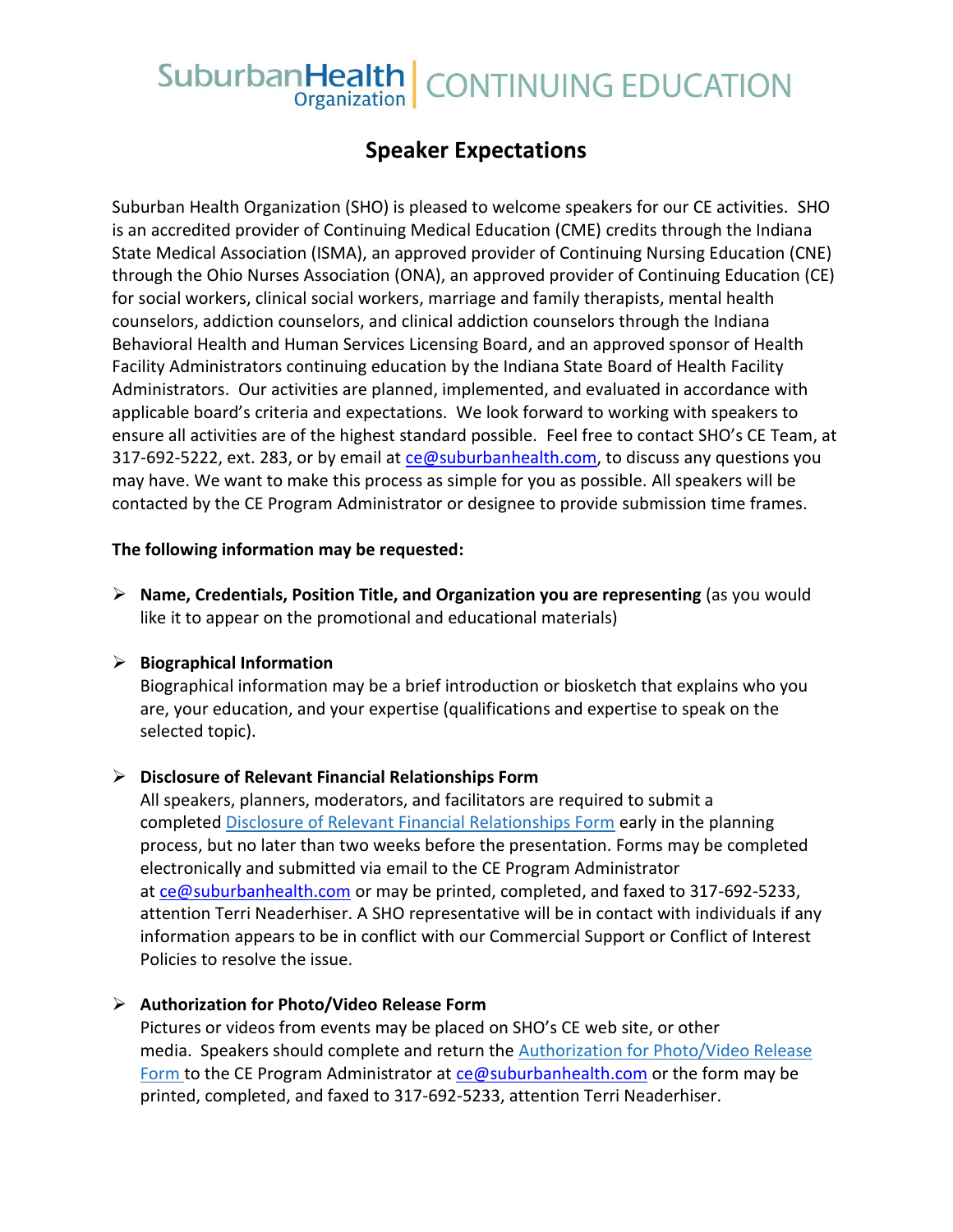#### ➢ **Professional Practice Gap and Educational Need**

All CE presentations should be based on the needs assessments which identify the professional practice gaps of the intended audience. As you develop your presentation, consider the following questions:

- Is there a problem that needs to be addressed?
- Why does the problem exist?
- How do you know it is a problem?
- What information will help resolve the problem?
- How can the education change the learners' competency, performance, skills, or patient outcomes in the topic area?
- What is the "take home message" you want to share?
- What will the learners be able to do at the conclusion of the education?
- What is the best method of providing the information?
- Are the objectives action-oriented and measurable?
- Can the objectives be accomplished in the time frame provided?
- Can the objectives be accomplished using the teaching format selected?
- Is the information balanced, independent, objective, and scientifically rigorous?
- Is the information based on current best-practices accepted within medical profession?
- ➢ **Presentation Title** (As you would like it to appear on the Promotional Flyer)

#### ➢ **Presentation Abstract**

A brief paragraph describing the planned content of the presentation.

#### ➢ **Objectives**

One to two action-oriented, learner-based objectives are recommended per presentation hour.

#### ➢ **Time Frames**

If the presentation is a 1-2 hour presentation, include the total number of minutes planned. If the presentation is longer than 2 hours, provide the proposed agenda showing breaks.

#### ➢ **Teaching Method**

Adult Learning Principles should be followed. Speakers are encouraged to think outside of the box and to use teaching methods which engage the audience to participate, such as small group exercises, panel discussions, audience response systems, etc. Lecture only presentations are not acceptable.

#### ➢ **Competency-Based Outcomes Assessment**

Speakers are encouraged to include case discussions and to submit case scenarios based on the presentation topic with related pre- and post-outcomes assessment question(s) and multiple-choice answers. Questions should test the competency of the participant based on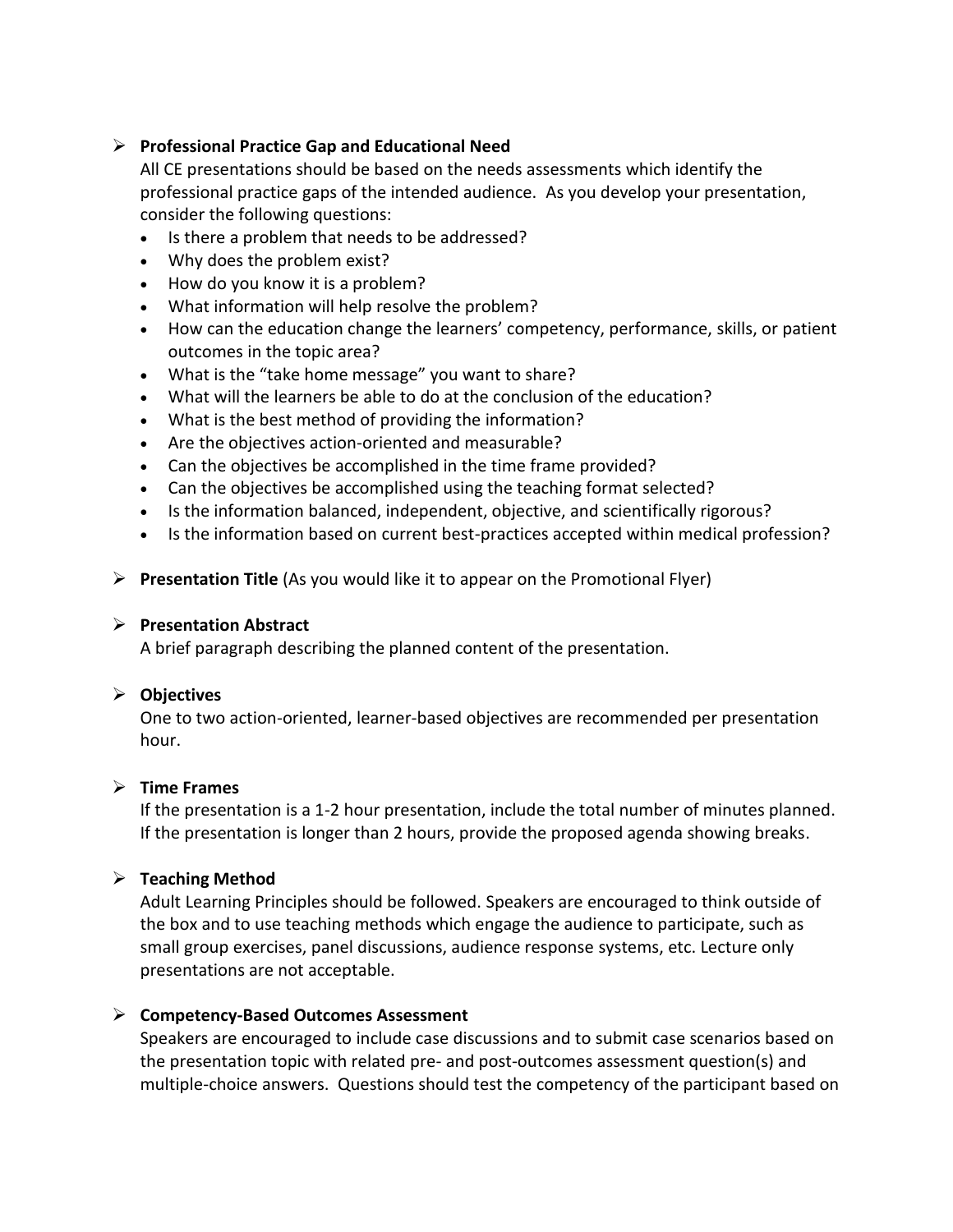the new information provided. Please be sure to include the answer key for the question(s). Make sure the question(s) will be covered in your presentation.

# ➢ **Follow up Strategy or Tip**

Follow up strategies, tips, and tools will help reinforce information learned in the educational activity. Speakers are encouraged to provide a strategy(ies), tip(s), or tools that can be sent to participants following the CE activity to remind them of information learned during the presentation and to promote change within their practice. Examples include, but are not exclusive to, information that can be sent to participants in an email, a handout, guides, or references to additional reading.

## ➢ **Picture**

Pictures may be used in promotional flyers and speaker profiles for select CE activities.

## ➢ **Equipment and Presentation Needs**

Available equipment and supplies may vary from each location. Speakers should provide a list of equipment needs required prior to the presentation to allow for planning.

Speakers are requested to submit the following information no later than two weeks prior to distribution of the promotional flyer or a designated time frame provided during the activity planning. SHO's CE team will review the information, discuss any concerns with the speaker, prepare the handouts for distribution, and load the presentation to a laptop. To ensure the integrity of presentations. Thumb drives are not allowed in SHO laptops. Any changes made to the presentation after submission must be emailed and brought to SHO's CE team's attention before the presentation.

- ➢ Electronic PowerPoint Presentation
- ➢ Handouts
- $\triangleright$  [Copyright](http://www.copyright.gov/) Permissions, if applicable
- $\triangleright$  [Practice Guidelines,](http://www.guideline.gov/) if applicable
- $\triangleright$  Reference List used to prepare your presentation
- References should include the title, dates of publication, author(s), date downloaded from website, etc. References should be within the past 5-7 years unless the reference is a classic that is still relevant. If you provide a reference from a professional source that requires a subscription or members, please submit a copy of the reference for our files. We are required to double check references to ensure they are representing recent best evidence
- $\triangleright$  Additional information to support presentation balance, objectivity, and scientific rigor, if applicable

**Speakers should be sure to read and follow rules, as listed on page two of the Disclosure of Relevant Financial Relationships Form, when preparing the presentation. Educational materials or information used in the education room cannot contain any advertising, corporate logos, trade names, or product group messages of a commercial interest.**